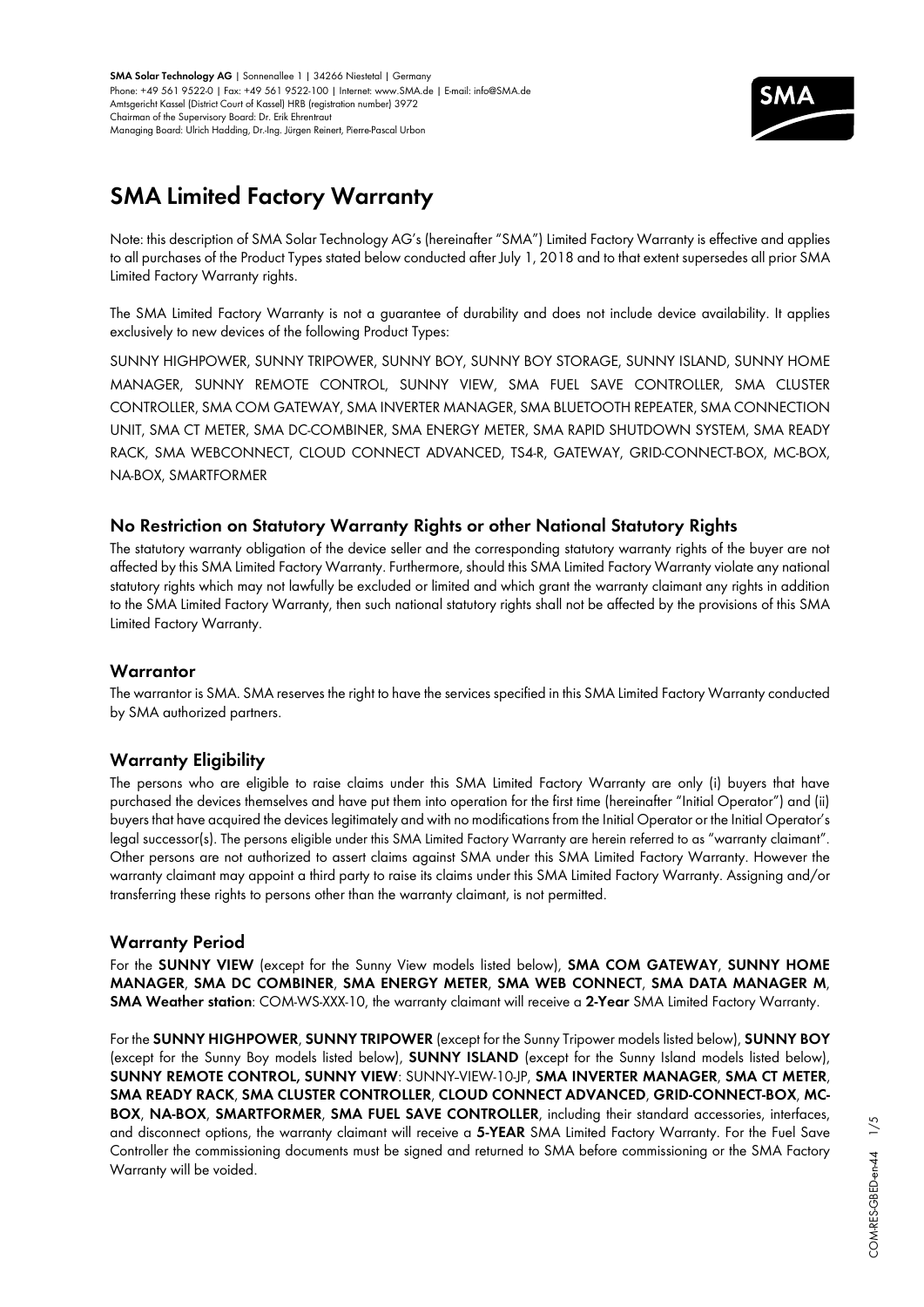For the **SUNNY TRIPOWER**: STPxx000TL-US-10, STP50-US-40, **SUNNY BOY**: SBxx00TL-US-22, SBxx000TL-US-12, SBx.x-1SP-US, SBx.x-1TP-US, SBxx00TL-JP-22, **SUNNY ISLAND**: SI4.4M-12, SI6.0H-12, SI8.0H-12, **SMA CONNECTION UNIT**: CU1000-US, **SUNNY BOY STORAGE**, **SMA RAPID SHUTDOWN SYSTEM**, **GATEWAY**, **SMA SPEEDWIRE/WEBCONNECT DATAMODULE**: SWDM-JP, including their standard accessories, interface and disconnect options, the warranty claimant will receive a **10-YEAR** SMA Limited Factory Warranty.

- The warranty period for –US Sunny Tripower, and –US Sunny Boy model types as well as the –US SMA Connection Units installed in countries other than Canada, Mexico or the United States of America is 5 years.
- Sunny Boy Storage requires device registration at SMA Sunny Portal (www.sunnyportal.de) within 31 calendar days after first commissioning. Otherwise, the warranty period is 5 years.

For the **TS4-R** the warranty claimant will receive a **25-YEAR** SMA Limited Factory Warranty.

• TS4-R devices require system registration at SMA Sunny Portal (www.sunnyportal.de) or the Tigo Cloud (if there is a non-SMA inverter in the system), within 31 calendar days after first commissioning. If the system is not remotely accessible, SMA's ability to remotely diagnose and remotely resolve problems will be reduced to supporting the warranty claimant using manual on-site methods.

For all Product Types listed above, the factory warranty period begins when the device is first commissioned (in line with the commissioning report) by or for the first warranty claimant. The validity of this SMA Limited Factory Warranty requires that the device must be installed and commissioned in line with the manufactures installation manual that applies to the device in question. If structural or unauthorized changes of the device have been made, and SMA has not requested these changes, the SMA Limited Factory Warranty will be terminated on the date these structural or unauthorized changes were made, regardless of the periods mentioned above. If damage has been sustained to any structurally altered devices that were not altered at SMA's request, the costs incurring in order to repair the damages, regardless of whether these structural changes were cause of these damages, are not covered by this SMA Limited Factory Warranty. SMA will inform warranty claimant in advance about this costs. The repair will be performed depending on the warranty claimant's consent to cover these costs.

## **Geographic Scope of Application**

This SMA Limited Factory Warranty applies worldwide. Warranty coverage may vary in certain countries within the geographic scope of application (see below).

## **Warranty Coverage**

The SMA Limited Factory Warranty covers the costs incurred for repairs and/or replacement parts during the defined warranty period as part of and in accordance with the conditions stipulated herein from the date the warranty period begins. If a device becomes defective during the defined warranty period, the device will be (at the discretion of SMA)

- replaced with a device of equivalent value with regard to product type and age, or
- repaired on-site by SMA or a service partner appointed by SMA (when SMA reasonably concludes that the geographical area in which the system is operated is deemed too risky to render on-site services, SMA's obligations to render these services for said area are suspended for the period in which such risk is reasonably deemed to exist), or
- repaired at SMA's premises by SMA or a service partner appointed by SMA, or
- for products with SMA Limited Factory Warranties greater than 5 years, the appropriate market value of the defective device (which is determined by SMA based on the market value that the device would have if it were not defective) will be reimbursed

The warranty claimant must accept a replacement device of equivalent value with regard to product type and age even if it has cosmetic defects that do not affect energy production, or safety compliance. SMA will, at its option, use new and/or equal to new condition parts of original or improved design in the repair or replacement of the warranty claimant's device.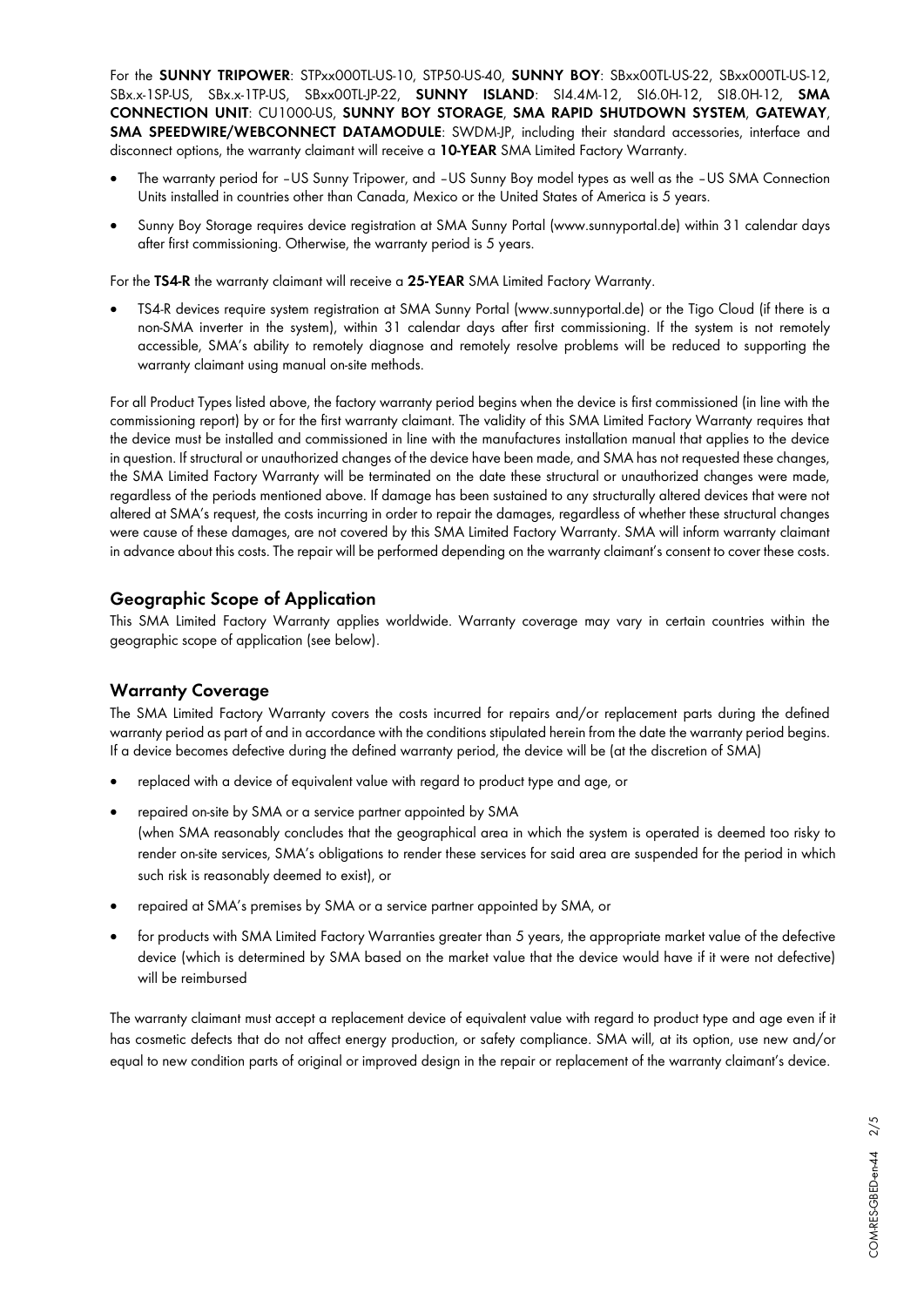#### **Specific Information if SMA chooses to Supply a Replacement Device**

If SMA decides to replace the device, SMA will at its discretion either send in advance a replacement device or send a replacement device after prepayment of the value of the replacement device and the costs of delivery, or send a replacement device after receipt of the defective device. As required by SMA, the warranty claimant must return the defective device at its own risk in a packaging that is suitable for its transportation to an address defined by SMA that will be located within the same country that the replacement device is shipped from. The costs for removal and replacement of the device, as well as the transportation costs for sending the replacement device and returning the defective device (including, but not limited to, export certifications, inspections, and customs duties) are to be borne entirely by the warranty claimant. However, if the device is installed in an **SMA Primary Support Country**, (see table below) the SMA Limited Factory Warranty will also cover transportation costs, export certifications, inspections, and customs duties for replacement and returned devices.

SMA will retain ownership of the replacement device that has been delivered until it receives the defective device.

If SMA has decided to request from the warranty claimant the prepayment of the value of the replacement device before delivery of the replacement device, SMA will refund to the warranty claimant the amount received by the warranty claimant as prepayment of the value of the replacement device once the warranty claimant has returned to SMA the defective device and this defective device does not have any further defects not previously made known to SMA.

Should the warranty claimant return the defective device more than thirty (30) calendar days after receipt of the replacement device, then SMA has the right to charge the warranty claimant for the cost of administering the overdue RMA (Return Material Authorization) account. Return items will not be accepted without a valid RMA number obtained from SMA that is clearly displayed on the returned items packaging.

#### **Specific Information if SMA chooses to Repair a Device On-site**

If SMA decides to repair the defective device on site (repair by SMA or a service partner appointed by SMA), the SMA Limited Factory Warranty covers the repair material and repair labor costs for removal and replacement of the part or replacement device provided however that the device is installed at ground level or a safely accessible level roof top. No other costs — including, but not limited to, transportation, export certifications, inspections, customs duties, costs to safely access devices installed on slanted rooftops, or for lift equipment, travel or accommodation costs, the costs of the warranty claimant's own employees, or the costs of third-parties that have not been authorized by SMA — are covered by the SMA Limited Factory Warranty. However, if the device is installed in an **SMA Primary Support Country** (see table below), the SMA Limited Factory Warranty will also cover transportation costs, export certifications, inspections, customs duties, for replacement and returned parts or devices.

#### **Specific Information if SMA chooses to Repair a Device at SMA's Premises**

If the device is to be repaired at SMA's premises, the warranty claimant must remove the defective device and send it for repair to SMA in Kassel, Germany at its own risk in a packaging that is suitable for the transportation. Once the device has been repaired at SMA's premises, SMA will return the repaired device to the warranty claimant. The costs for removal and replacement of the device, as well as the costs for sending the device to SMA's facilities in Kassel, Germany and returning it to the warranty claimant including, but not limited to, transportation costs, export certifications, inspections, and customs duties are to be borne entirely by the warranty claimant. However, if the device is installed in an **SMA Primary Support Country**, (see table below), the SMA Limited Factory Warranty will also cover transportation costs, export certifications, inspections, and customs duties for the returned and repaired device.

#### **Specific Information on the Coverage of Other Costs**

SMA will inform the warranty claimant of any costs that are to be borne by the warranty claimant (including, but not limited to, replacement device value, transportation, export certifications, inspections, customs duties, travel, or accommodation) and/or that require payment to SMA in advance of the repair action. The repair will be performed depending on the warranty claimant's consent to bear these costs.

#### **SMA Primary Support Countries**

SMA Primary Support Countries are the following countries, however excluding their associated islands and overseas territories:

| Australia   | Canada                  | Chile                       | China        | <b>EU Countries</b> | India  | <b>Israel</b> |
|-------------|-------------------------|-----------------------------|--------------|---------------------|--------|---------------|
| Japan       | Jordan                  | Liechtenstein               | Malaysia     | Mexico              | Monaco | New Zealand   |
| Philippines | San Marino              | South Africa                | South Korea  | Switzerland         | Taiwan | Thailand      |
| Turkey      | United Arab<br>Emirates | United States of<br>America | Vatican City |                     |        |               |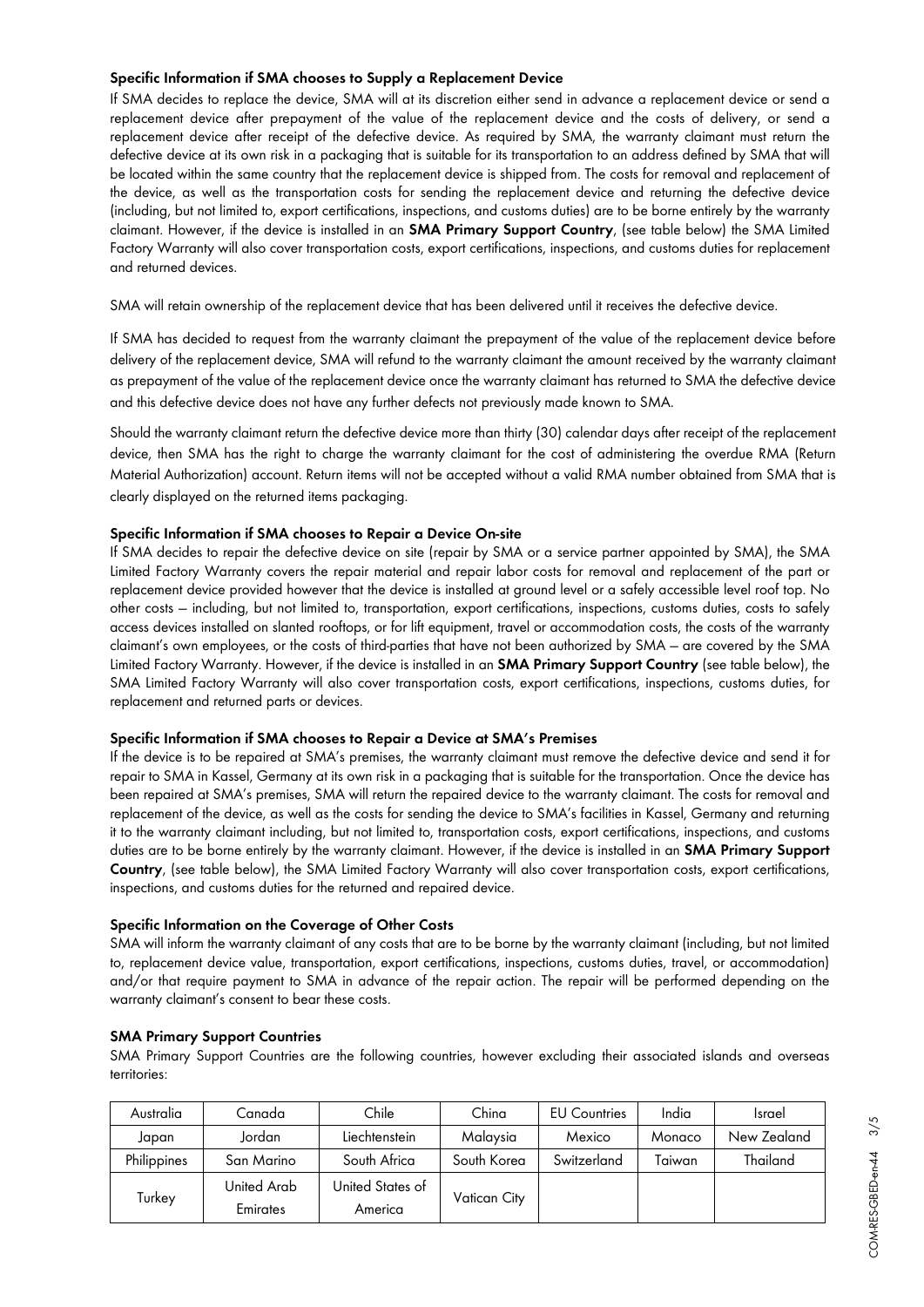## **Warranty Exclusions**

#### **The SMA Limited Factory Warranty does not cover damages or performance issues that occur due to:**

- Failure to observe the user, installation, operation, and/or maintenance manuals, and/or the protocols and/or requirements therein
- Damages related to improper handling, transportation, storage, or repackaging not provided or arranged by SMA
- Incorrect installation or incorrect commissioning not provided by SMA
- Non-SMA authorized modifications, changes, or attempted repairs
- Insufficient ventilation of the device and any consequential thermal damages
- Corrosion due to exposure to aggressive atmospheres or environmental conditions outside the scope of design
- Failure to observe the applicable safety regulations (UL, CSA, VDE, IEC, etc.)
- Incorrect use or inappropriate operation (including, but not limited to, improper forced shutdown, improper DC ratio)
- Use of battery types not certified for operation with SMA battery inverters
- Sunny Island and Sunny Boy Storage inverters that exceed 20,000 operating hours-at-full-load (hours-at-full-load defined as AC discharge and AC charge energy over the full operation time divided by the devices rated power)
- Accidents, external influences
- Force majeure, examples include, but not limited to: over voltage, lighting strikes, floods, fires, earthquakes, storm damage, and pest damage

#### **The items below are expressly not covered by this SMA Limited Factory Warranty:**

- All items not originally sold by SMA including, but not limited to, installed cables, controllers, (rechargeable) batteries, Current Transformers (CT), Voltage Transformers (VT), and communications devices.
- Consumables and parts of the device which are subject to regular wear and tear (including, but not limited to, varistors, fans, surge arresters, string fuses, ESS handles, filters, (rechargeable) batteries, or overvoltage protection devices)
- Cosmetic or finish defects which do not directly influence energy production, or degrade form, fit, function

## **Impact of Warranty Coverage on the (Remaining) Warranty Period**

If the entire device is replaced under this SMA Limited Factory Warranty, the remainder of the warranty period will be transferred to the replacement device. If device components are replaced or repaired under this SMA Limited Factory Warranty, the components used will be covered by the same remainder of the warranty period as the repaired device.

## **Procedure to Exercise Rights under this SMA Limited Factory Warranty**

The warranty claimant must notify SMA of a device fault or defect within the defined warranty period. To determine if the device is covered by the SMA Limited Factory Warranty, the warranty claimant must – in addition to the requirements stated below - submit a copy of the commissioning report which must include the serial number of the defective device. SMA reserves the right to request a copy of other documents including, but not limited to, the purchasing invoice, which must include the serial number of the device. SMA only accepts documents in the following languages: Arabic, Czech, Dutch, English, French, German, Greek, Hindi, Italian, Japanese, Mandarin, South Korean, Spanish, and Thai. A certified translation in one of the mentioned languages will also be accepted. The type label on the device must be completely legible. If the aforementioned requirements are not fully met, SMA is not obliged to perform any obligations under the SMA Limited Factory Warranty.

Warranty service is available by accessing SMA's Online Support at www.SMA-Solar.com under the heading SERVICE & SUPPORT. The warranty claimant or their electrically qualified representative must report a failure to their local SMA Service Center using the following procedure as described below.

- Proper fault diagnosis may require a qualified service technician to be at the SMA device location and equipped with a quality digital AC/DC voltmeter and required tools as specified in SMA device manual.
- The on-site qualified service technician may be asked to take voltage measurements and provide error codes from the inverter.